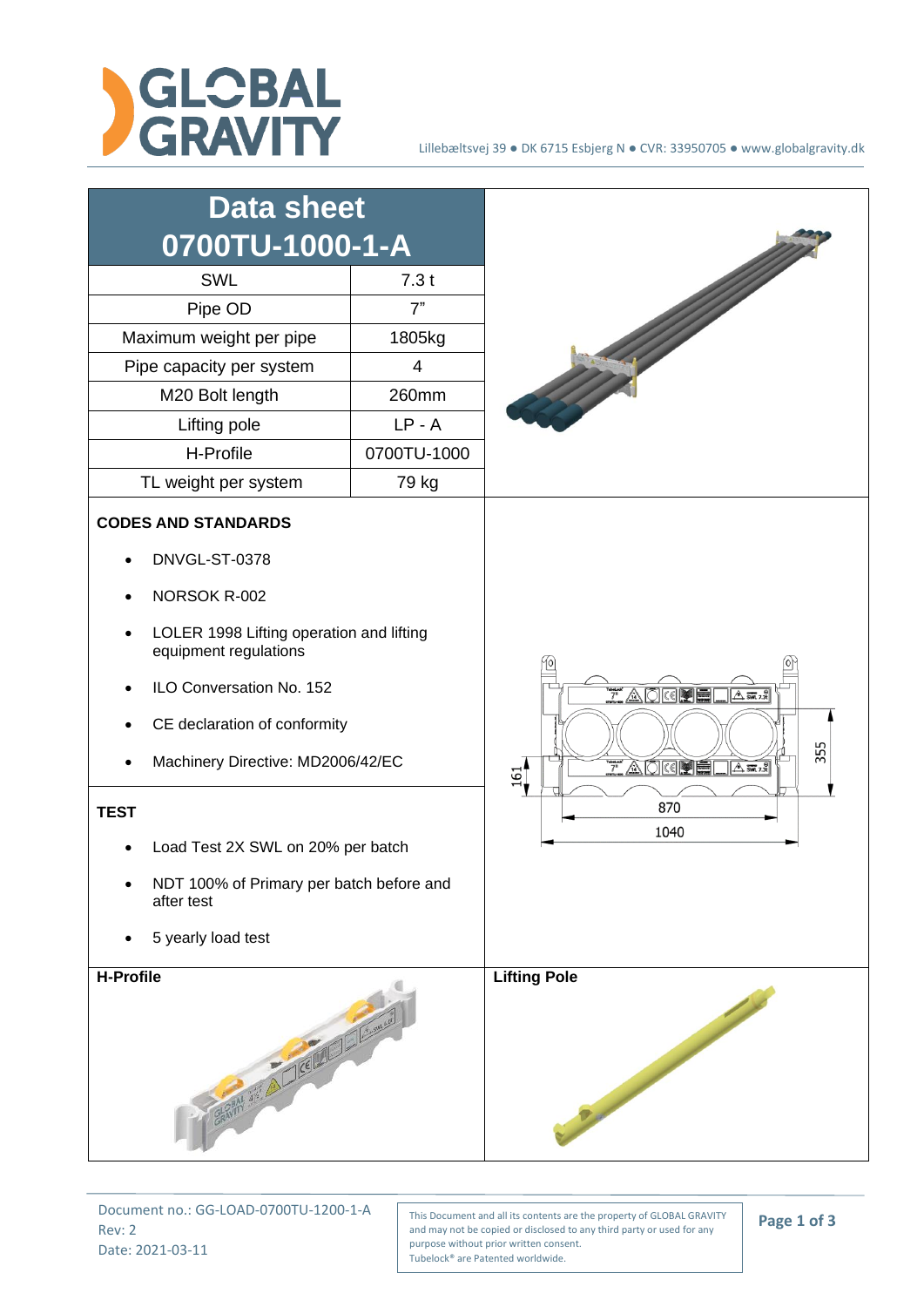

## Lillebæltsvej 39 ● DK 6715 Esbjerg N ● CVR: 33950705 ● www.globalgravity.dk



Document no.: GG-LOAD-0700TU-1200-1-A Rev: 2 Date: 2021-03-11

This Document and all its contents are the property of GLOBAL GRAVITY and may not be copied or disclosed to any third party or used for any purpose without prior written consent. Tubelock® are Patented worldwide.

## **Page 2 of 3**